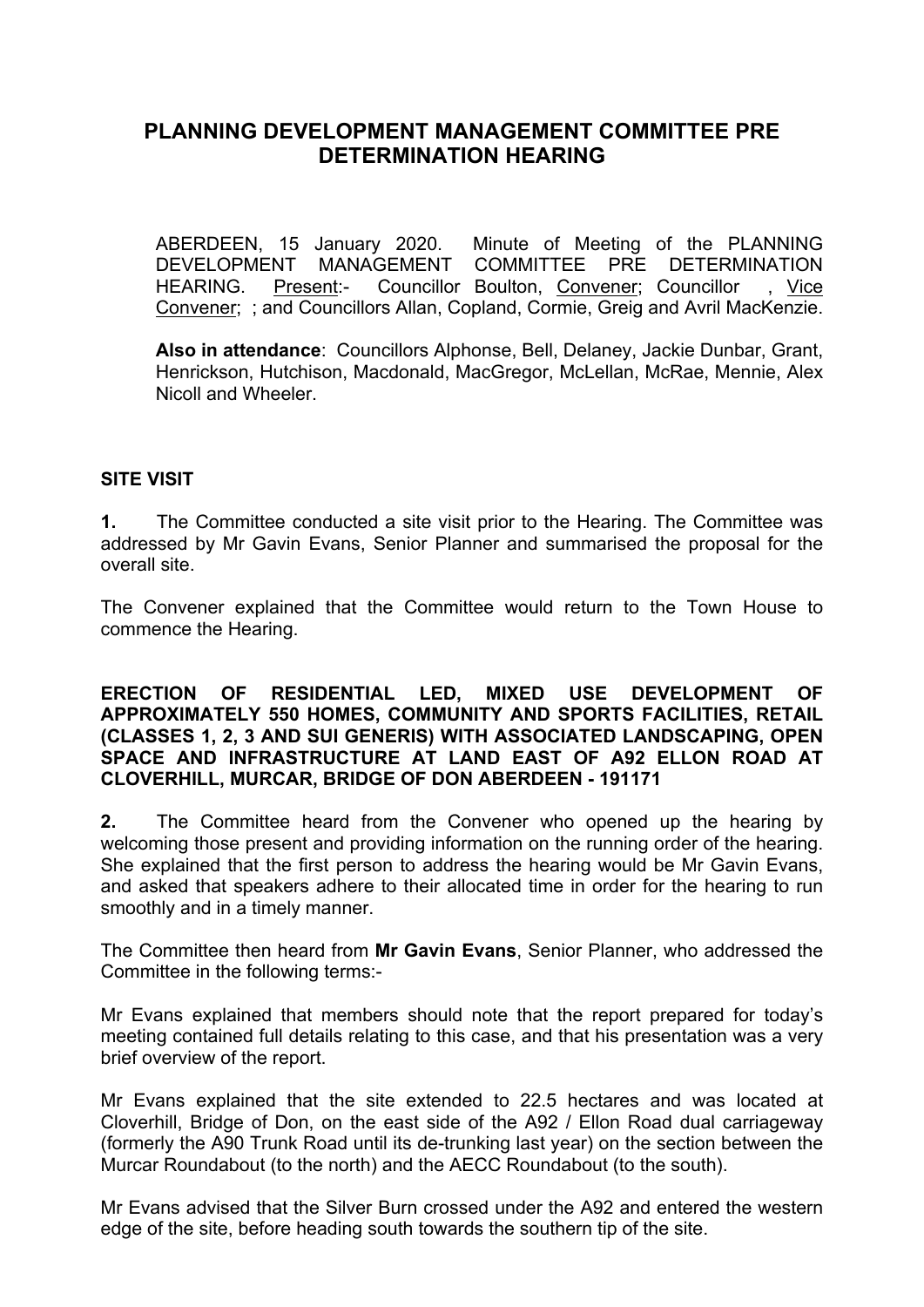15 January 2020

He explained that an existing property, Ironfield House, was located just outwith the eastern boundary of the site but was presently accessed via a rutted track which ran east-west across the site and connected with the A92. An existing culvert ran from east to west across the site, roughly following the route of the track, before discharging to an open channel beyond the eastern boundary.

Mr Evans advised that the interior of the site comprised of open agricultural fields, subdivided by existing dry stone walls, fences and hedgerows. There were few existing trees to the interior of the site, with the exception of a small cluster where field boundaries met in the southern portion of the site. Mr Evans noted that for the most part, any mature trees were located along the boundaries of the site, which included at its northern edge and north-eastern corner, as well as along the northern portion of the Silver Burn. He had also highlighted that dense belts of planting, which enclosed existing residential properties at Ironfield House and in localised pockets along the eastern boundary, were also evident.

Mr Evans indicated that the site was zoned as Business and Industrial land in the Local Development Plan.

In terms of the surrounding land use context, Mr Evans explained that the site sat to the north of the Aberdeen Energy Park, with the former Aberdeen Exhibition and Conference Centre site further south, on the other side of the Parkway East/Exploration Drive. To the east of the site was land identified in the Aberdeen Local Development Plan for business and industrial development, but as yet undeveloped. Beyond this, approximately 600m east, lay the Royal Aberdeen golf course, with Murcar Golf Course immediately to the north of that.

Mr Evans also highlighted that on the opposite side of the A92, to the west, was the Bridge of Don Retail Park and further office and industrial development contained within the Denmore, Murcar and Bridge of Don Industrial Estates. Further to the east was the established residential areas within Bridge of Don. Development on this site would be within the catchments for Scotstown Primary School and Bridge of Don Academy, both of which lie on the western side of the A92.

Mr Evans explained that in regards to the Local Development Plan:

- The application site formed some part of OP2, an opportunity site for development of office, business and industrial uses, compatible with its Business and Industrial Zoning and the associated B1 policy. The remainder of OP2 lay to the east and north east;
- Land to the south-east was OP3, earmarked for the expansion of the Aberdeen Energy Park, with policy B2 (Specialist Employment) seeking to promote class development in classes 4, 5 and 6, allowing for office, industrial and storage/distribution/warehouse use; and
- To the north, the OP1 Murcar site provided employment land for future needs, and was safeguarded for that purpose rather than meeting current need.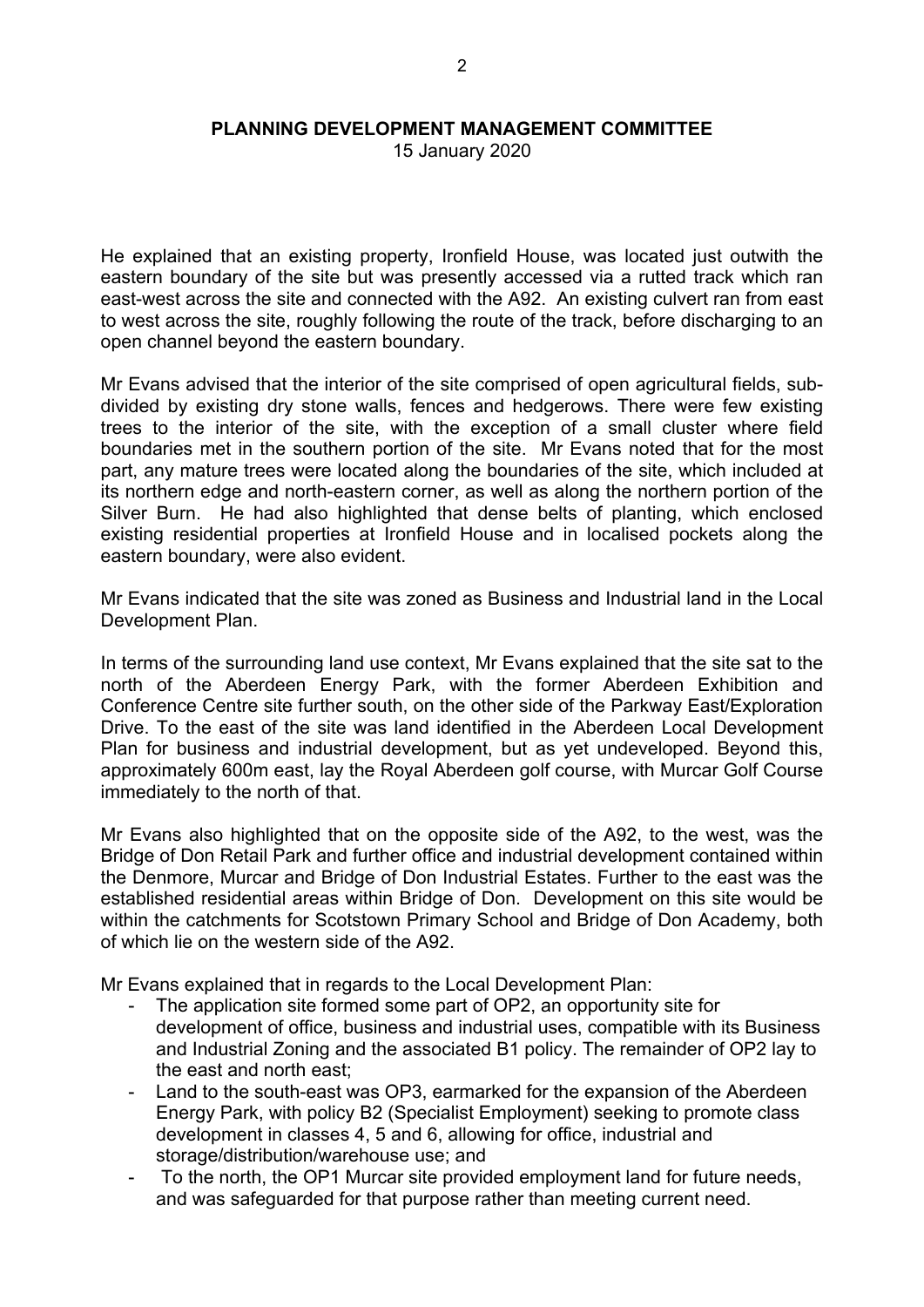15 January 2020

Mr Evans advised that as the application sought permission in principle, the layout plans provided should be treated as an indicative representation of how any final scheme could look, rather than a settled proposal. Full details of design, architectural treatment and various other matters would be established through the planning authority's consideration of future applications for the 'approval of matters specified in conditions', which would be subject to the relevant neighbour notification, consultation, and reporting processes at that time, which would provide further opportunity for members of the public to make representation.

A Design and Access Statement had been provided in support of the proposal, which sought to present a contextual analysis of the site and establish key design principles against which subsequent applications would be considered. Mr Evans highlighted that this document referred to a mix of houses and flats, which included detached, semidetached, terraced, bungalow and assisted living units. Mr Evans also indicated that other potential uses noted included nursery, community or event space, care home/sheltered accommodation and retail/commercial space, along with a new allweather sports pitch to the southern end of the site.

The indicative layout showed the site being accessed from two key points on the A92. A main central access, which would be controlled by a new signalised junction, and a secondary access further south, which would operate on a 'left-in, left-out' basis. This junction would incorporate a pedestrian crossing point on the A92, facilitating access to the shops and amenities to the west.

The indicative Masterplan also showed potential for existing houses, which were currently accessed directly from the A92, to gain access to the internal street layout, as well as potential future access points for the internal street layout to connect to land to the north and east.

Mr Evans also explained that the sports pitch shown towards the southern end of the site would be served by the secondary access from the A92, with potential for a clubhouse/pavilion and associated car parking adjacent.

Mr Evans also indicated that the higher density flatted block(s) were indicatively shown to the north of the main access, along with a main square, intended to act as a central focal point for the development and offering a potential location for retail or community uses.

Mr Evans also gave details on the indicative building types and noted the proposal included, a mix of detached, semi-detached, terraced and 'cottage flat' units, bungalow locations not shown on this indicative layout, but intention to include and community/mixed use/retail elements of the proposal located at central access point, focused around 'main square' and the linear park.

Mr Evans also advised that the supporting Design and Access Statement highlighted that the proposal included the Aberdeen Hydrogen First initiative, which proposed to integrate micro-CHP (Combined Heat and Power) fuel cell technology into 30 homes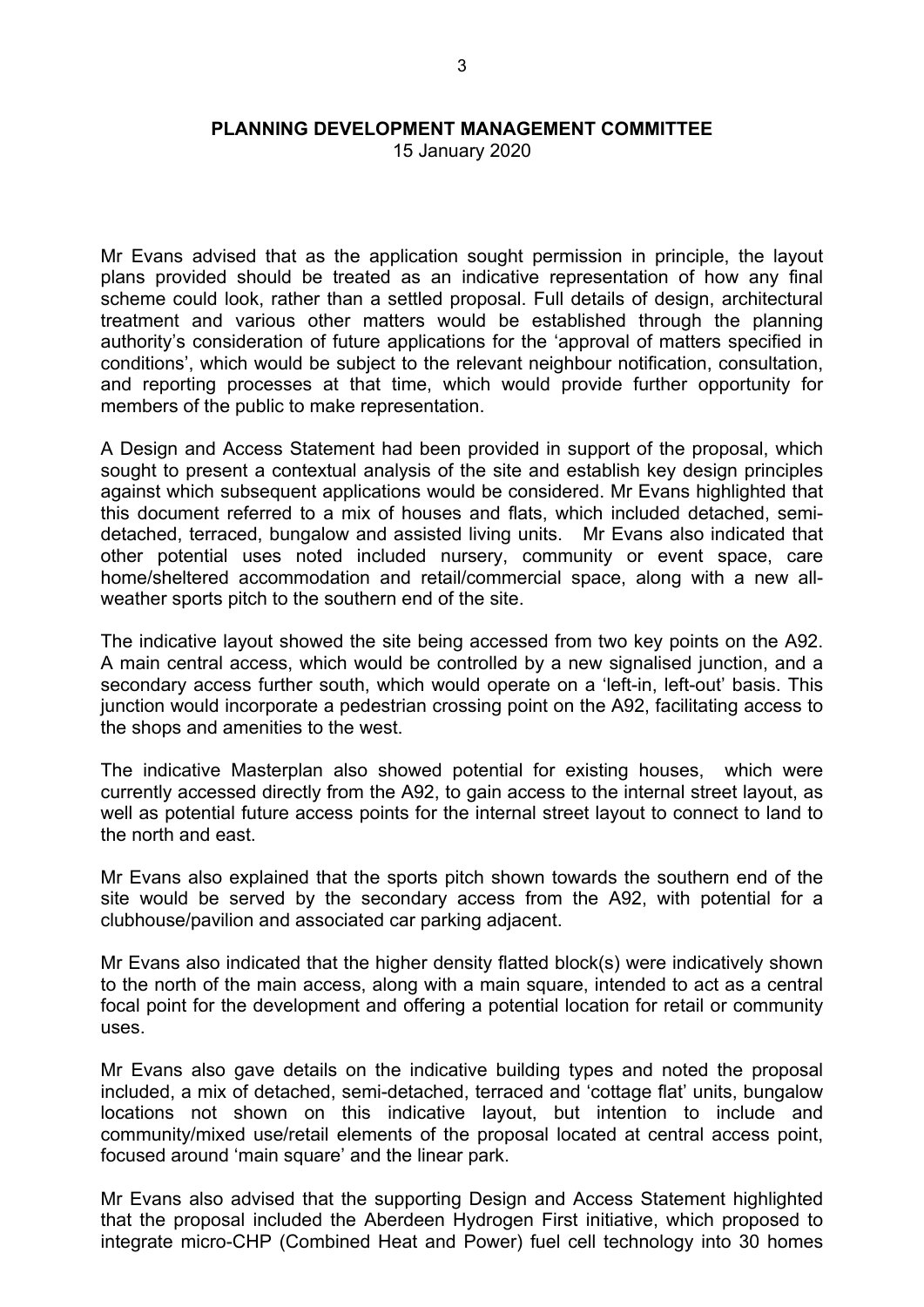15 January 2020

within the first phase of development as a pilot scheme. The applicants had also indicated that 'up to' 30% of the total units would be delivered as affordable housing, with the aim of delivering around 145 affordable units within the first phase of development.

Mr Evans also provided details on relevant planning policies. He explained that as this site was not allocated or zoned in the Development Plan for housing development, the starting point was to highlight that this proposal represents a significant departure from the approved Development Plan, which had necessitated this hearing.

Scottish Planning Policy was of relevance in setting out national planning policy, including the overarching aims and desired outcomes for the planning system in Scotland.

Local Development Plan policies which related to various matters such as developer obligations, transport impact, housing mix and open space provision were all of relevance, however these matters were largely secondary to establishing whether the principle of residential development in this location was acceptable. The development plan does not currently allow for it, and Scotland operates a plan-led system, where decision making should first and foremost establish whether a proposal accords with the Development Plan, and thereafter consider whether there were any particular considerations that are of such significance they warrant setting aside the Development Plan in this instance.

Mr Evans also indicated that the 2019 Housing Land Audit would be of relevance in offering the most recent picture of the available supply of housing land across the city.

In regard to representations, Mr Evans noted that a total of 128 valid and timeously made representations were received in relation to this application. Of these representations, 123 were in support of the proposal, 3 stated objection, and 2 were neutral in content.

The Convener then invited **Mr Scott Lynch**, Senior Engineer, to address the **Committee.** 

Mr Lynch explained that they had assessed the principles of the development at this point and not the specifics. He advised that a range of facilities were in walking distance to the development and also how the Council promoted new cycling facilities. Mr Lynch highlighted that there were bus stops along the A92 and the nearest bus stops to the site were 120m to the north of the site, and the Bridge of Don park and ride was 850m to the south of the site.

Mr Lynch also explained that the applicant had intimated that full details of the parking provision would be submitted for the detailed planning applications for each development phase in accordance with the Councils standards and this was acceptable. Mr Lynch also noted that the applicant had stated that, in-keeping with the policies outlined in designing streets, they had aimed to consider place before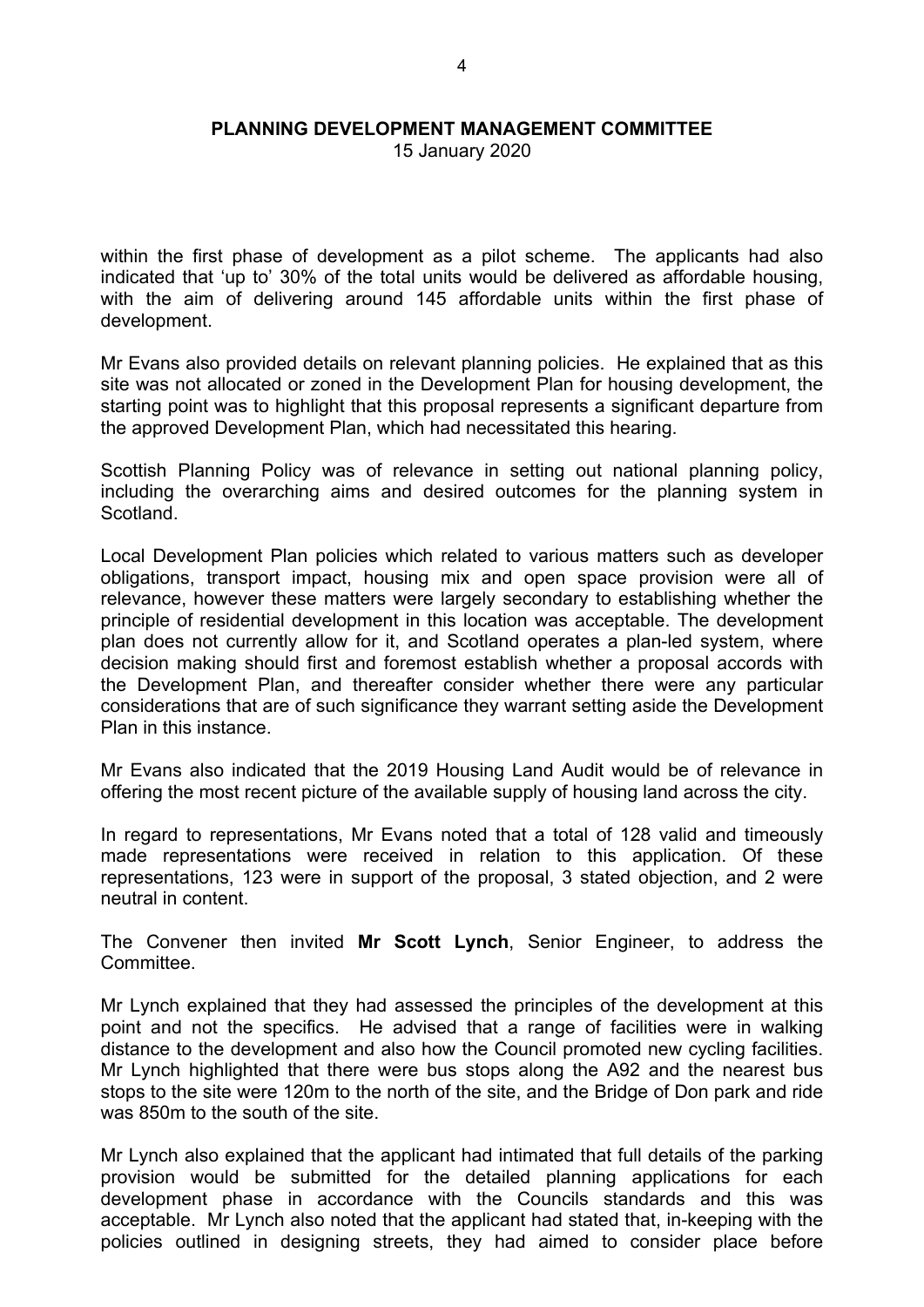15 January 2020

movement, with the needs of pedestrians, cyclists, and public transport users considered ahead of motor vehicles and this was a requirement of Council policy.

Mr Lynch also advised that access to all schools would require the crossing of the A92 dual carriageway via the proposed Toucan crossing at the site access junction. In order to facilitate this, the applicant proposed a temporary 20mph speed limit during school travel-times. He noted that all safe routes to schools proposed were adequate and safe, and comprised of signalised crossings / zebra crossings / well-lit sections of footway, etc. Mr Lynch also noted that the applicant was correct in asserting that if the aspirational core path between the A92 and Denmore Road was implemented, this would significantly reduce pedestrian journey times between the site and Greenbrae Primary School.

Members then asked questions of Mr Evans and Mr Lynch and the following information was noted:

- The adoption of roads would be addressed at a later stage;
- Developer obligations would be required for both primary and secondary education;
- Greenbrae Primary was the nearest primary school however the development was zoned as Scotstown Primary due to the core path route to school and safety matters. It was confirmed that Scotstown Primary was within the 2 mile walking distance limit before the Council would be required to provide transport to school;
- Contributions would be sought towards Scotstown Medical Practice;
- There would be a condition in regards to the crossing of the A92, which would include a toucan crossing and signalised lighting;
- There would be a shared path for pedestrian and cycle usage and this would be 3m in width; and
- The location of the affordable housing was still to be determined;

The Convener then invited the applicant to address the Committee, and the speakers consisted of Richard Campbell, Cognito Oak and Elaine Farquharson-Black, Brodies.

Mr Campbell commenced the presentation for the applicant and explained their vision for Cloverhill was to create a new sustainable community, which would sit between Bridge of Don and Aberdeen beach, and would provide a high quality, sustainable and healthy lifestyle for its residents, businesses and the wider community. Mr Campbell indicated that they had included a number of suggestions from early meetings with the Community Council, which included bungalows, local shops, a community hall and play areas, as well as a sports pitch.

Mr Campbell highlighted that the proposals helped address a need and demand for new affordable, Council and accessible housing and community facilities in the Bridge of Don area, which was evidenced by over 120 expressions of support from third parties. He explained that a significant element of the support came from people who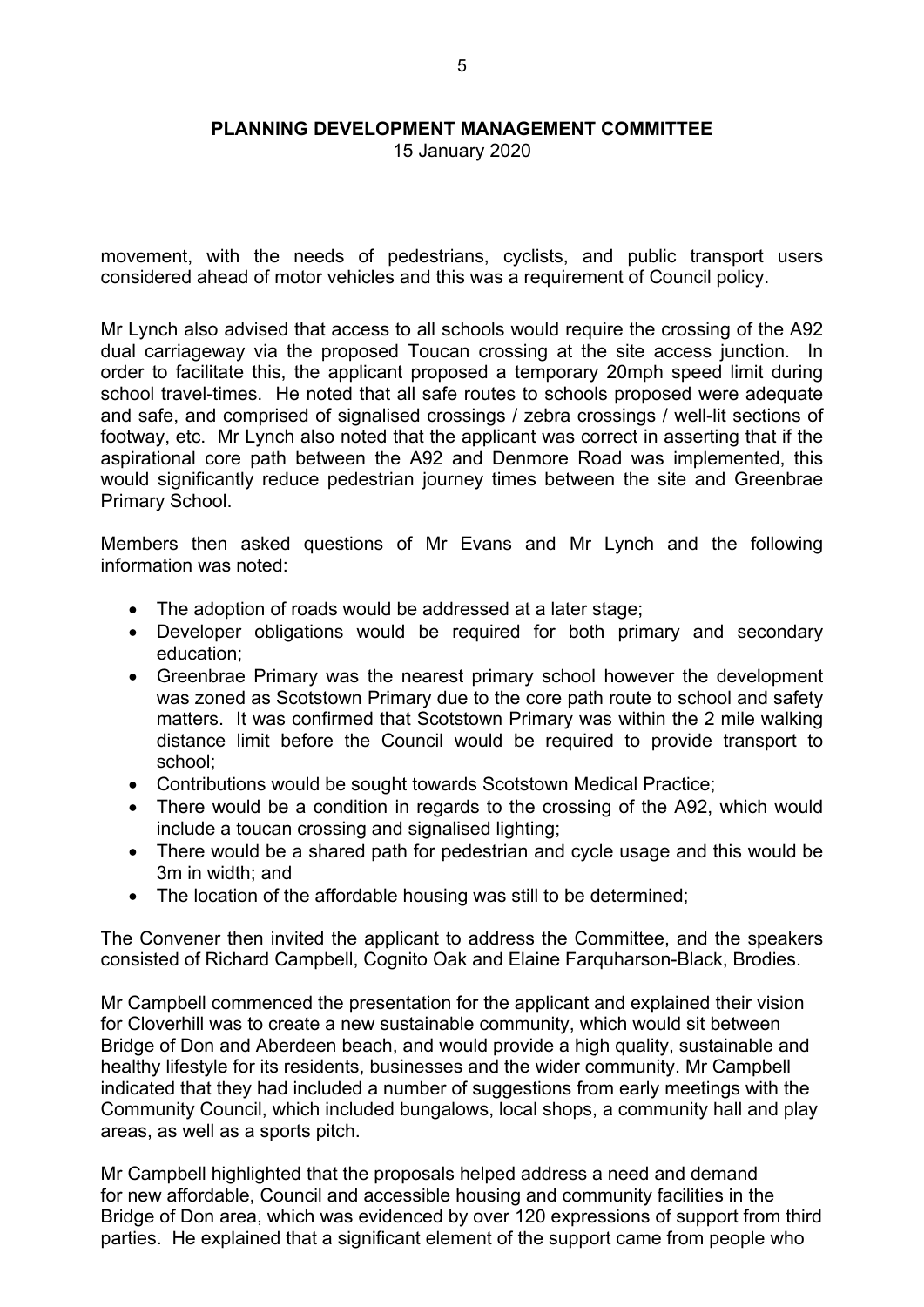15 January 2020

wished to live in Bridge of Don but could not get suitable housing. In addition, Mr Campbell highlighted the Aberdeen Hydrogen First Initiative had attracted national interest and noted that they would be taking a bold step towards addressing climate change with the Hydrogen Initiative, which would be a first in the UK.

The Committee was then addressed by Elaine Farquharson-Black, who explained that at a local level, 165 affordable homes would be delivered in partnership with the Council as part of the first phase of the development, together with 100 market houses. There would be a mix of size and type of units, which would include bungalows and accessible housing as requested in the public consultation. Alongside these homes, the applicants would deliver a 3G sports pitch which would become the home of Bridge of Don Thistle Football Club, but would be managed by a local community trust and available for wider community use. Also within the first phase, Ms Farquharson-Black indicated there would be a central linear park, two new junctions and a new pedestrian crossing on the A92, which would connect the existing Bridge of Don community with the coast and would provide a key part of the Council's aspirational Core Path Number 1.

Ms Farquharson-Black advised that the second phase of the development would include in the region of 255 dwellings, of different sizes, the neighbourhood centre with shops and community facilities, such as a Men's Shed, and additional open space. The third phase would complete the housing. All of the community facilities were being provided in the first two phases and the timing of their provision would be secured through a legal agreement. Ms Farquharson-Black indicated that the Community Council's concern that there would be housing without facilities had therefore been addressed.

Ms Farquharson-Black also highlighted that the applicants were investing £500,000 to fit 30 homes with energy efficient micro-CHP fuel cells which convert natural gas to hydrogen. This would be the first project in Scotland to evaluate the technology in practice and at scale and they would work in partnership with Panasonic, who were market leaders in this area, and the project had the support of InvestAberdeen and the Chamber of Commerce.

Ms Farquharson-Black explained that the Development Plan position was a little different and they were in an unusual position, one that she believed supported the grant of consent for this development. She highlighted that the Aberdeen and Aberdeenshire Strategic Development Plan 2014 was now almost 6 years old. Scottish Government planning policy dictated that where a development plan was more than 5 years old, it must be considered to be out of date and the presumption in favour of development which contributes to sustainable development would be a significant material consideration in the determination of any planning application. Case law from the Supreme Court had established that this means that the balance was tilted in favour of the grant of permission, except where the benefits were "*significantly and demonstrably*" outweighed by any adverse effects.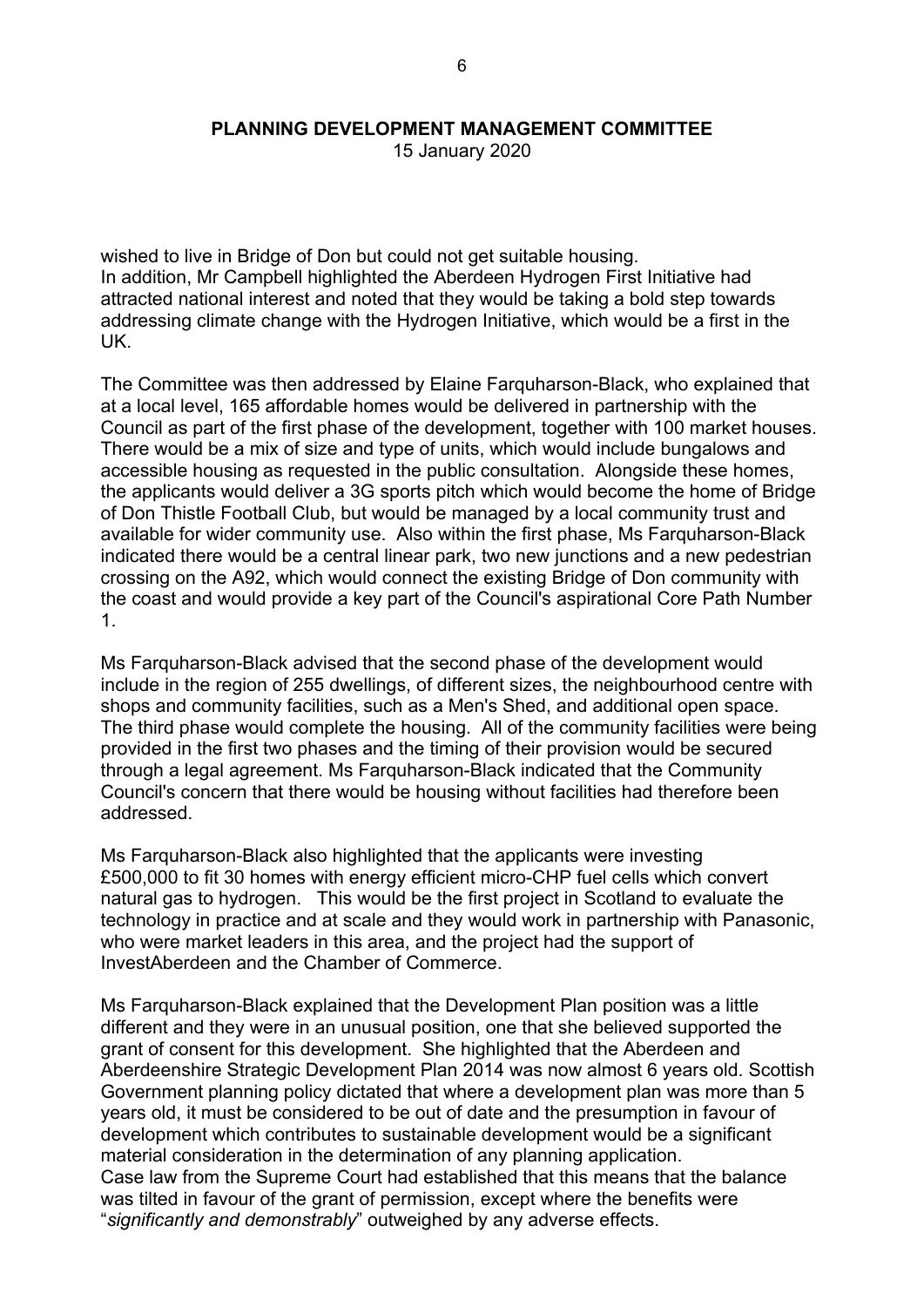15 January 2020

Ms Farquharson-Black indicated there were no adverse effects which significantly and demonstrably outweigh the considerable benefits which would arise from approving this development.

Ms Farquharson-Black advised that the application was classed as a significant departure from the current Development Plan and she noted that in correspondence, officers had suggested that building homes on the application site would be contrary to the Vision and Spatial strategy of the 2017 Local Development Plan. They had also suggested that approving this application might prejudice the delivery of development on sites which had been allocated for residential development elsewhere in the city. However Ms Farquharson-Black advised she found these statements both surprising and unfounded. She highlighted that this was a development which would provide a high quality of life while leading the way in sustainable development and piloting a solution which dealt with climate change. It was therefore consistent with the Council's Vision.

The spatial strategy promoted the city centre as the commercial, economic, social, civic and cultural heart of Aberdeen. This development would not compete with the city centre. The spatial strategy proposed planned expansion on brown and green field sites around existing suburban communities, to deliver opportunities for people to enjoy a high quality of life within an attractive and safe environment which encompasses natural open landscapes. She indicated that 40% of this site would become parkland and open space, which would include a 3G sports pitch for community use. This was in line with the Council's spatial strategy and Green Space Network.

The spatial strategy also identified 6 directions for growth, one of which was Bridge of Don where the AWPR, Third Don Crossing and Haudagain roundabout upgrades were highlighted as improvements which would benefit the area. This was linked to the identification of the Energetica Corridor which ran from Aberdeen to Peterhead and which looked to transform the area into a high quality lifestyle, leisure a global business location showcasing the latest energy and low carbon technology.

MS Farquharson-Black explained that Opportunity North East was leading the drive towards energy transition and the creation of a globally active energy supply chain and regional energy cluster. She believed this development provided a great opportunity for Aberdeen to take the lead in the decarbonisation of domestic heating, supported by Panasonic, a multi-national company with a track record in hydrogen fuel cells.

Ms Farquharson-Black indicated that the only policy with which this development conflicted with was Policy B1, Business and Industrial Land, as the land had been allocated for employment uses, however she felt that the current employment allocation shouldn't be seen as a barrier to residential led development at Cloverhill and to look at the development plan as a whole. Furthermore, she highlighted how the Council was reviewing the 2017 Local Development Plan allocations, which were based on the out of date 2014 strategic plan. The application site had been allocated for employment uses in successive plans for more than a decade without any interest being shown in its development for employment purposes. The Development Plan required 60 hectares of employment land to be available at all times and there were currently 223 hectares of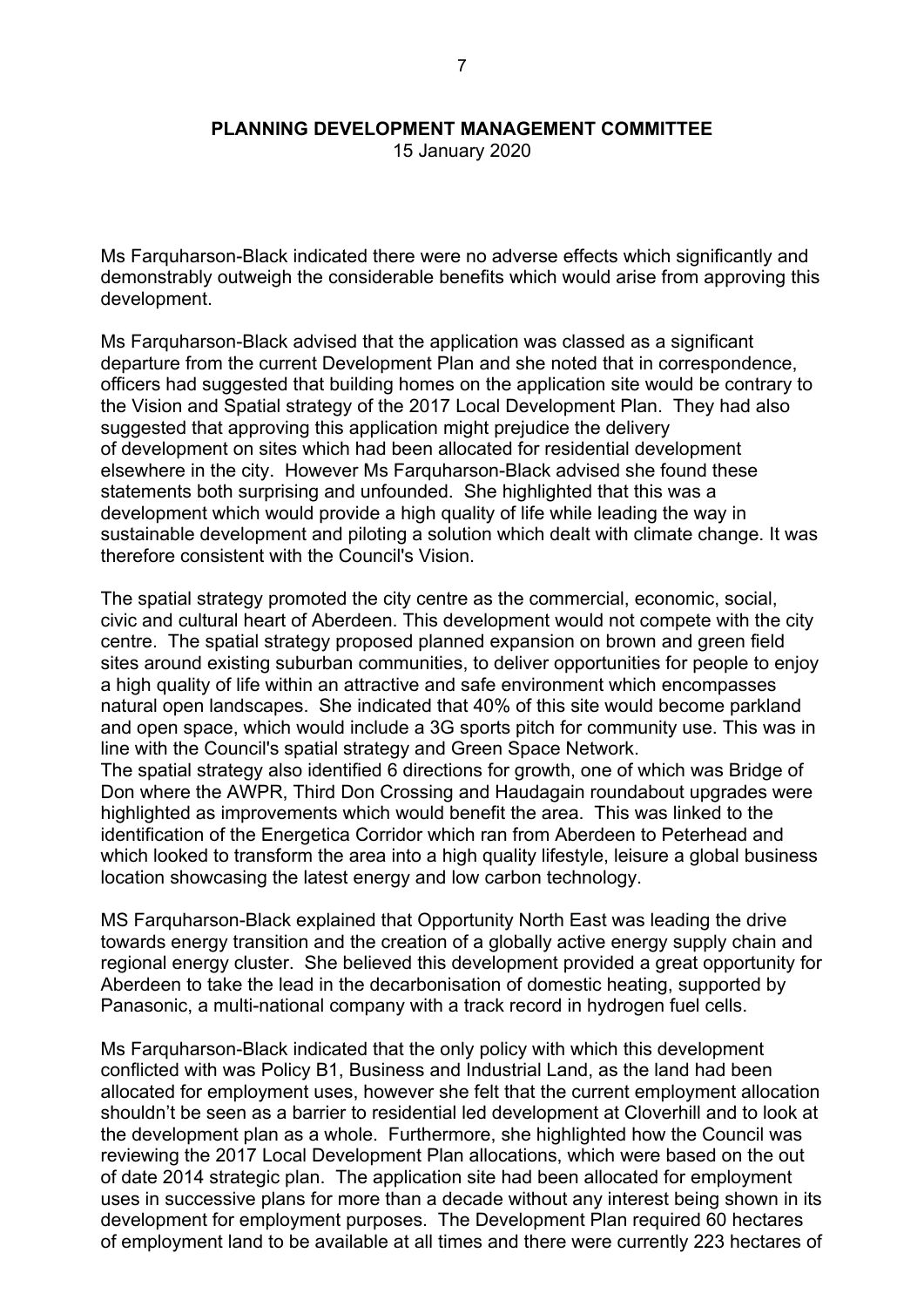15 January 2020

effective employment land available in the city and another 60 or so hectares in the established supply. Ms Farquharson-Black intimated that the 10 year average annual take up of employment land in the city had been around 8 hectares, which meant that we currently had a 28 year supply of employment land in the city.

Ms Farquharson-Black explained that in monetary terms, this was a £100M development, which would create 115 construction jobs and 175 supply chain jobs per annum and would add £12.8M GVA per annum during construction. Once completed, it was anticipated that there would be 35 direct jobs and 15 supply chain jobs within the neighbourhood centre and 175 supported jobs from increased expenditure in the area. There would be £2.4M additional GVA per annum. Given the current economic climate, Ms Farquharson-Black advised that none of these benefits, physical or monetary, would materialise if the site remained zoned and undeveloped for business use for the next decade.

In regard to the proposed new junction, Ms Farquharson-Black explained that the attributes which led the Council to consider the site suitable for employment uses, made it suitable for housing. It was close to the strategic road network, which had been improved to allow more development to take place in the corridor. Further improvements would be brought forward to relevant junctions and the speed limit on the Ellon Road would be lowered to 40 miles per hour. A new pedestrian crossing would be installed at the entrance to the site. The site was well served by public transport into the city centre, there would be new stops on the Ellon Road at the access. Connections could be made via the railway and bus station to locations further afield.

Ms Farquharson-Black also explained that children from the development could be accommodated within the nearby schools, and there were safe walking routes available via the existing and proposed crossings. The entire site was within acceptable walking distance. During school crossing times, the speed limit would be further reduced to 20 mph, consistent with what happened near schools across the city.

In conclusion, Ms Farquharson-Black highlighted that this development accorded with the sustainable principles in Scottish Planning Policy in that it showed good design and the 6 qualities of successful places. It would deliver accessible housing, retail and leisure, which would include community and sports facilities which provide opportunities for health and wellbeing, social interaction, physical activity and access to the environment. There was also the necessary supporting infrastructure. It had considerable economic benefits and it supported climate change mitigation. Ms Farquharson-Black noted that she could think of no adverse effects which significantly and demonstrably outweigh the benefits of this development. The legal position was therefore that the balance was tilted in favour of departing from the current employment allocation and granting consent for this sustainable community of new homes, retail, sports and community facilities. It would be a development which fits with the Vision and Strategy of this Council, it fitted with the aims and objectives of Energetica, the Regional Economic Strategy and Opportunity North East. Finally it would position the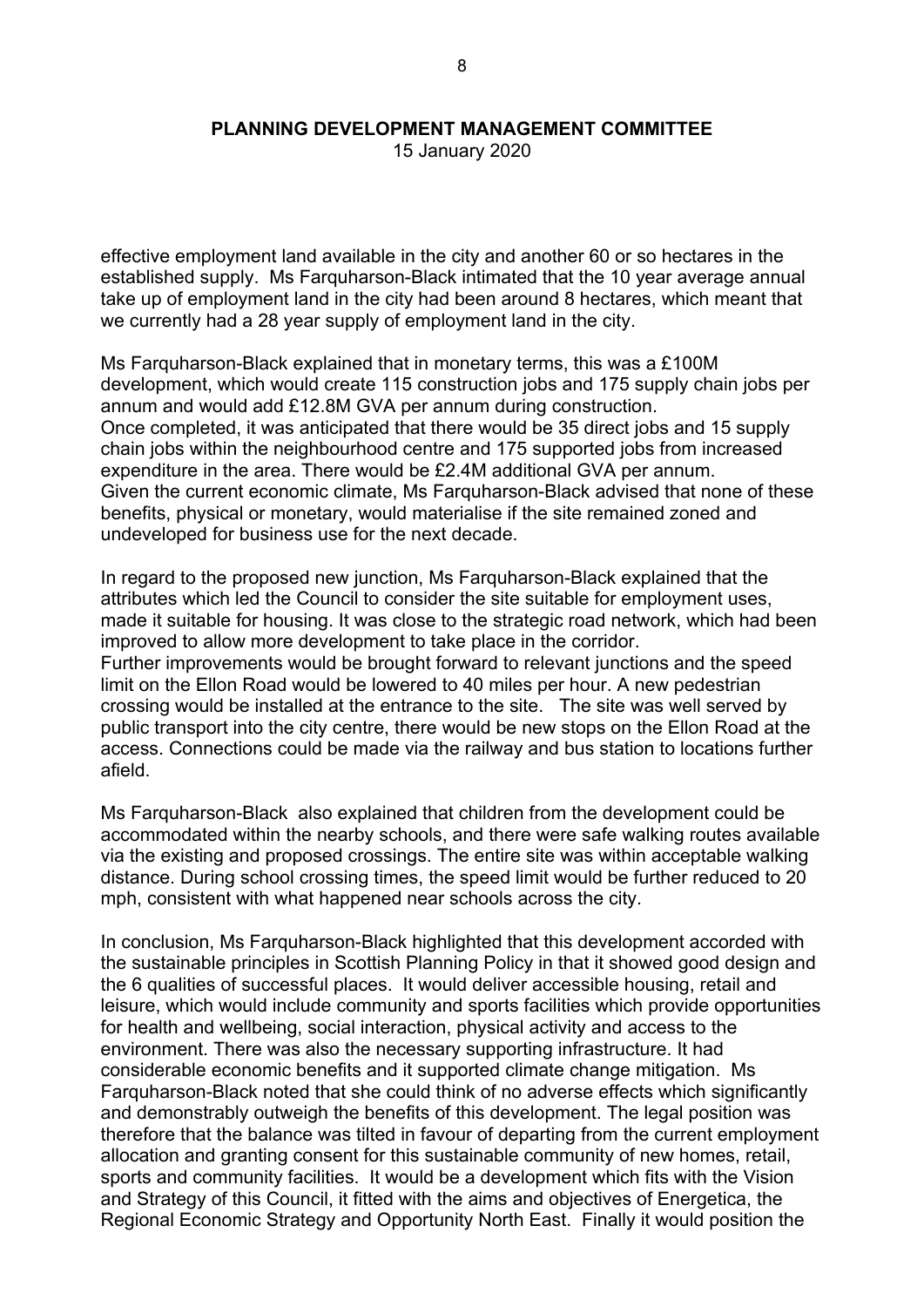15 January 2020

city at the forefront of innovation in domestic energy supply, consistent with the region's diversification strategy and transition from oil and gas.

Members then asked questions of the applicant and the presenters and the following information was noted:-

- There had been tentative interest in the retail units;
- Electric vehicle charging point would be included in the site;
- There had been positive dialogues with First Bus in regards to buses going through the site;
- 5% of the housing would now be bungalow style following consultation comments; and
- A package of roads measures were proposed, with new bus stops on the A92 as part of the initial improvement.

The Committee was then addressed by **Mr Nick Glover**, Principal Environmental Health Officer, Aberdeeny City Council, who provided details on various aspects of the proposal and the noise impact. In relation to the wind turbines, Mr Glover advised that for the Vattenfall offshore wind development consent, an interim report had been received and suggested no negative noise impact was likely and therefore no noise impact assessment would be required for these wind turbines.

Mr Glover also explained that it was noted that in order to mitigate noise from the road traffic noise on the A92 to acceptable levels it was proposed that an acoustic barrier be installed.

The Committee was then addressed by **Mr Andrew Win,** Invest Aberdeen, who explained that Invest Aberdeen was the inward investment hub for Aberdeen City and Shire and it provided business support and guidance and was the point of contact for businesses, investors and developers seeking to invest in the North East of Scotland.

He advised that its key role was to support the delivery of the Regional Economic Strategy and Invest Aberdeen focuses on several key sectors, which include oil and gas, technology, digital, life sciences, food and drink and renewable and alternative energy.

Mr Win indicated that 51,000 of Scotland's energy jobs were based in Aberdeen city region and many of these were highly skilled jobs that formed part of global supply chains with the energy sector a major contributor to Scotland's and the UK economy.

Mr Win explained that in May 2019, the Committee on Climate Change recommended that the UK should aim to achieve net-zero greenhouse gas emissions by 2050, and 2045 in Scotland. The energy industry could play a major role in delivering the UK's net-zero future, given the recognition by the Committee on Climate Change of the importance of oil and gas as part of a diverse energy mix in 2050 and beyond.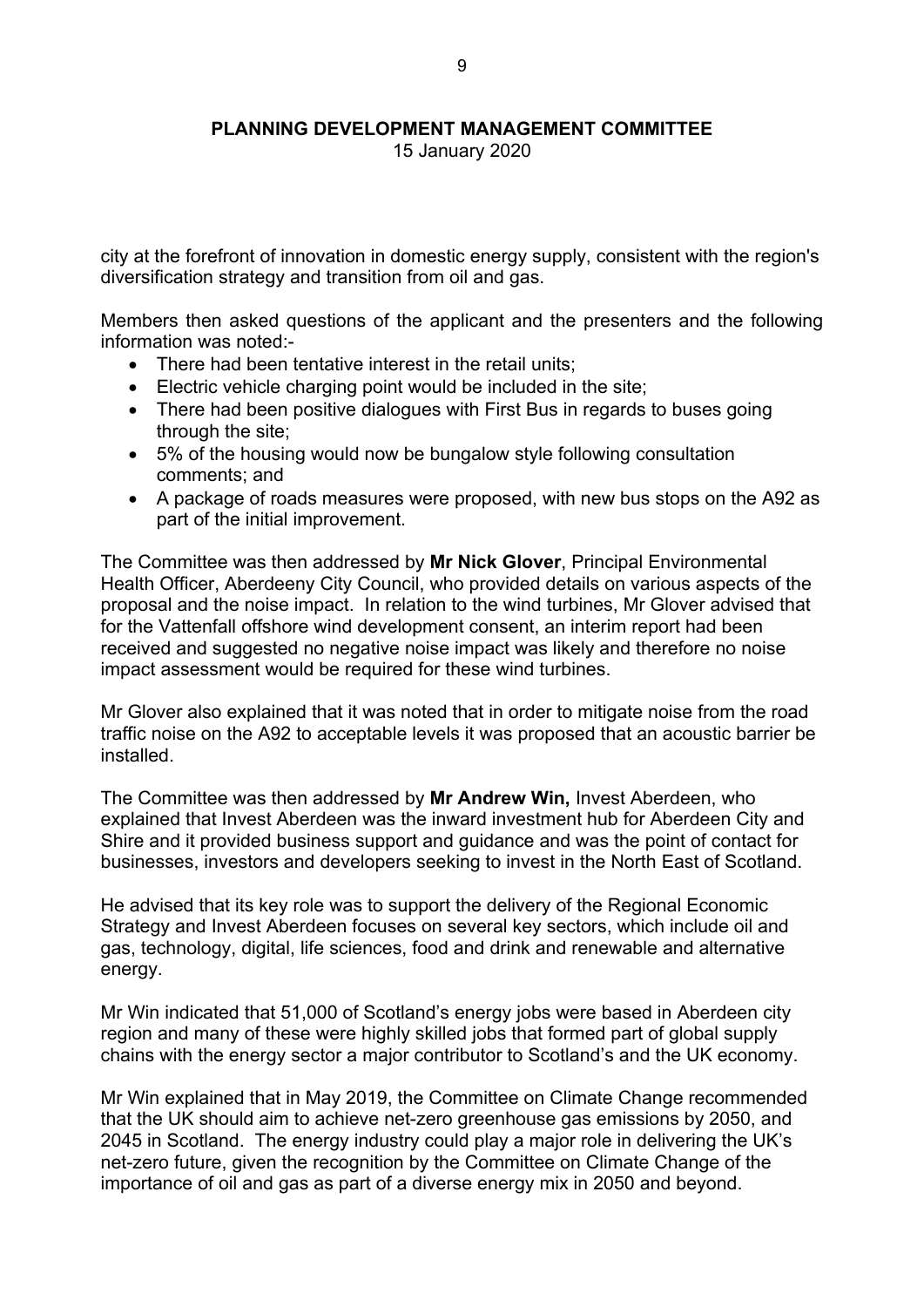15 January 2020

Mr Win also highlighted that in 2015, the Regional Economic Strategy was published and it provided a vision and strategy for the future of the North East of Scotland's economy. It acted jointly as an economic strategy for the region and to ensure a longterm commitment to a range of priorities and objectives across partner organisations to maintain and grow the economy. He also indicated that in 2019, the Aberdeen Economic Policy Panel Report recognised the emerging opportunity and threat that net zero transition presented to the city region and recommended that the city developed a strategy that distinguished itself from other cities.

Mr Win also highlighted that as a City, Aberdeen had been investing in and delivering on diversification and energy transition for many years. The European Offshore Windfarm Demonstration Project was a joint venture between Aberdeen City Council and Vattenfall that generated enough power for 80,000 homes. The City also had its own hydrogen fuelled waste trucks, road sweepers, additional cars and vans which complement an existing fleet of 65 vehicles and supported refuelling infrastructure.

In relation to the Cloverhill application, Mr Win noted that the development sought to incorporate a new energy efficient, low carbon heating solution into a residential development through the Aberdeen Hydrogen First initiative. Invest Aberdeen was therefore supportive of this application, as the proposals sought to make investments in line with the Regional Economic Strategy which sought to grow and diversify the key energy sector, particularly the use of hydrogen for residential heating.

Mr Win advised that it was acknowledged that the micro-CHP fuel cell technology would utilise natural gas from the grid but would do so in a more energy efficient way than a conventional boiler and would introduce a new technology solution to Aberdeen and Scotland. This was seen as a step towards a full hydrogen fuel cell residential heating scheme and the pilot in Aberdeen would provide valuable data of how this technology works in the Scottish climate and what the "real world" energy efficiencies were and how they could be improved upon.

Mr Win concluded that it was anticipated that the project would also demonstrate opportunity for retrofitting to existing building stock and how it could also grow new training and apprenticeship opportunities for the installation, operation, monitoring and maintenance of the technology. He also noted it was particularly positive to see the integration of fuel cell technology into the first phase homes rather than this being later and demonstrated a willingness of the developer to deliver the pilot project, contributing to the wider objectives by supporting and delivering local solutions to meet local needs, linking local generation and use.

The Committee was then addressed from **Mr Laith Samarai**, Bridge of Don Community Council who explained that the Local Development Plan, approved by Council in 2017, was the result of consultation with a wide spectrum of stake holders, organisations and communities who all invested in this substantial process. The LDP already had allocated large areas for housing development, for example, the 7000 homes at Grandhome, the 400 homes at Woodside, 500 homes still to be constructed at Mugiemoss and in addition there were possibly up to another 810 at other locations in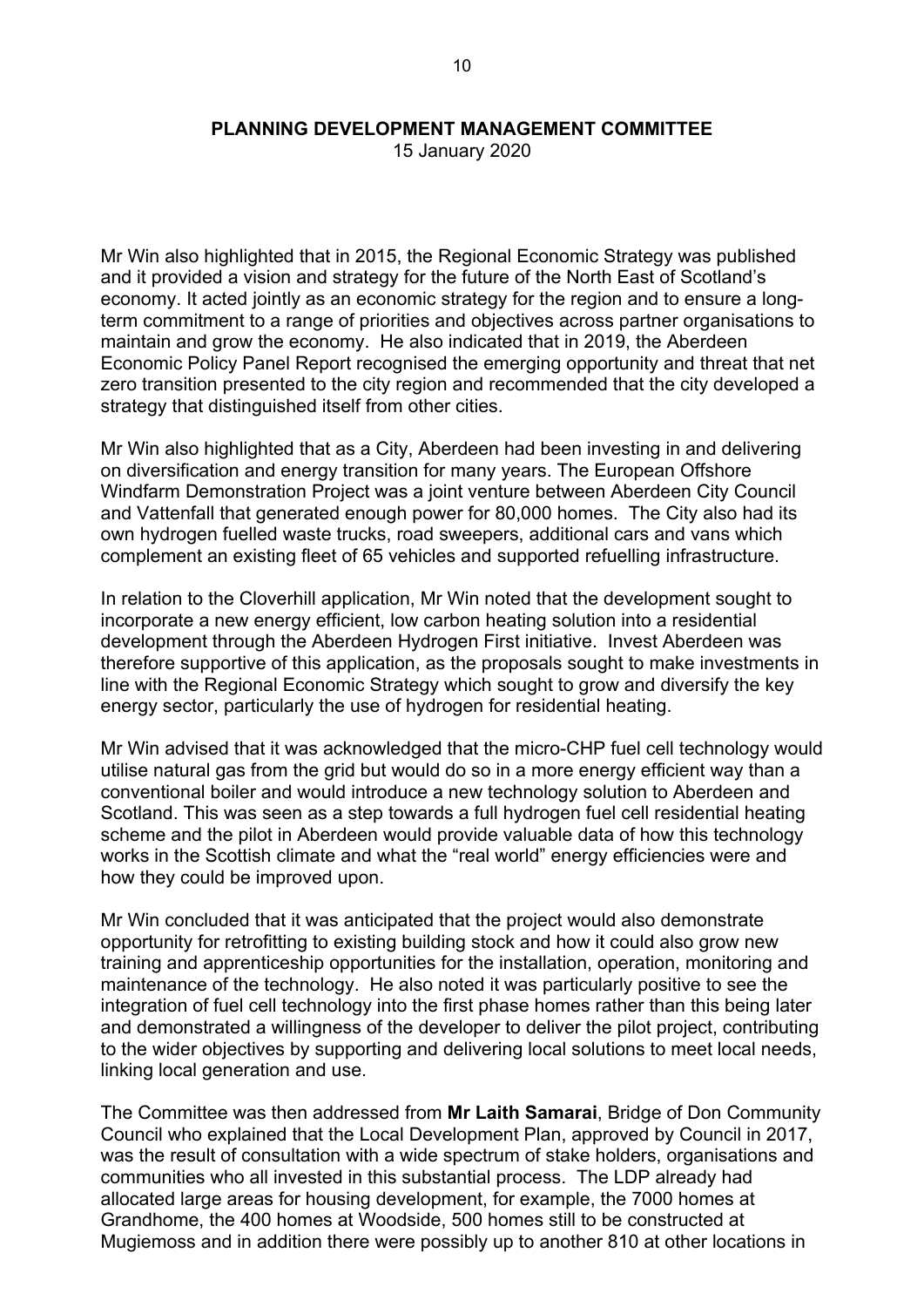15 January 2020

the Bridge of Don area. He also explained that there were plans in neighbouring Aberdeenshire for up an additional 500 at Blackdog/ Balmedie. He noted that it was their view that these developments and ongoing building programmes would see more than enough homes being built in or adjacent to the Bridge of Don area. Mr Samarai highlighted that the approved 2017 Local Development Plan would likely provide an adequate if not surplus of housing in the Bridge of Don area.

Mr Samarai went on to advise that in addition, the Community Council had a number of substantial reasons as to why the proposed development should be rejected and the concerns included, schools and safe routes to and from schools, public transport, provision of health facilities and services, roads and congestion and community facilities.

Mr Samarai highlighted that the Community Council did not feel reassured, that any of the Community facilities proposed as part of the development would actually be delivered.

In conclusion Mr Samarai indicated that the Community strongly objected to this application and believed that the existing use in terms of the approved Local Development Plan should remain, that being Business and Industrial Use.

The Committee then heard from **Mr David Windmill**, a local resident, who explained he and his wife along with their close neighbours, were likely to be the most directly affected by the proposed development as it surrounded their properties. He explained that they felt this development was a fantastic opportunity not just for them but for all of the Bridge of Don. He noted that currently the area lacked a lot of facilities, which had improved recently with the redevelopment of the local Murcar estate to add local shopping, however the lack of facilities ran far beyond a few shops.

Mr Windmill noted that their properties were on the boundary between town and country and their buildings, dated back a century. He advised that while this brought a sense of cultural heritage it also meant that they were cut off from many amenities. The developer, sought to not only update the area but to maintain the cultural identity and heritage of the existing area.

Mr Windmill explained that the addition of not only green spaces but community accessible sports facilities such as a playing pitch would give local children and groups places where they could exercise safely and improve their health. He also indicated that a community hall was needed to give the local community a place where they could come together and bond. The additional people along with the proposed shops would give a chance for small independent businesses to set up and to synergistically benefit from the larger chains nearby. The mixture of residential and local shopping was more in keeping with the tone of the area than the creation of further industrial units.

Mr Windmill also highlighted that the dual carriageway was being moved from Bear to Aberdeen Council jurisdiction and as part of that it would be getting a speed restriction. He advised that for the people who use the walking and cycling paths next to it this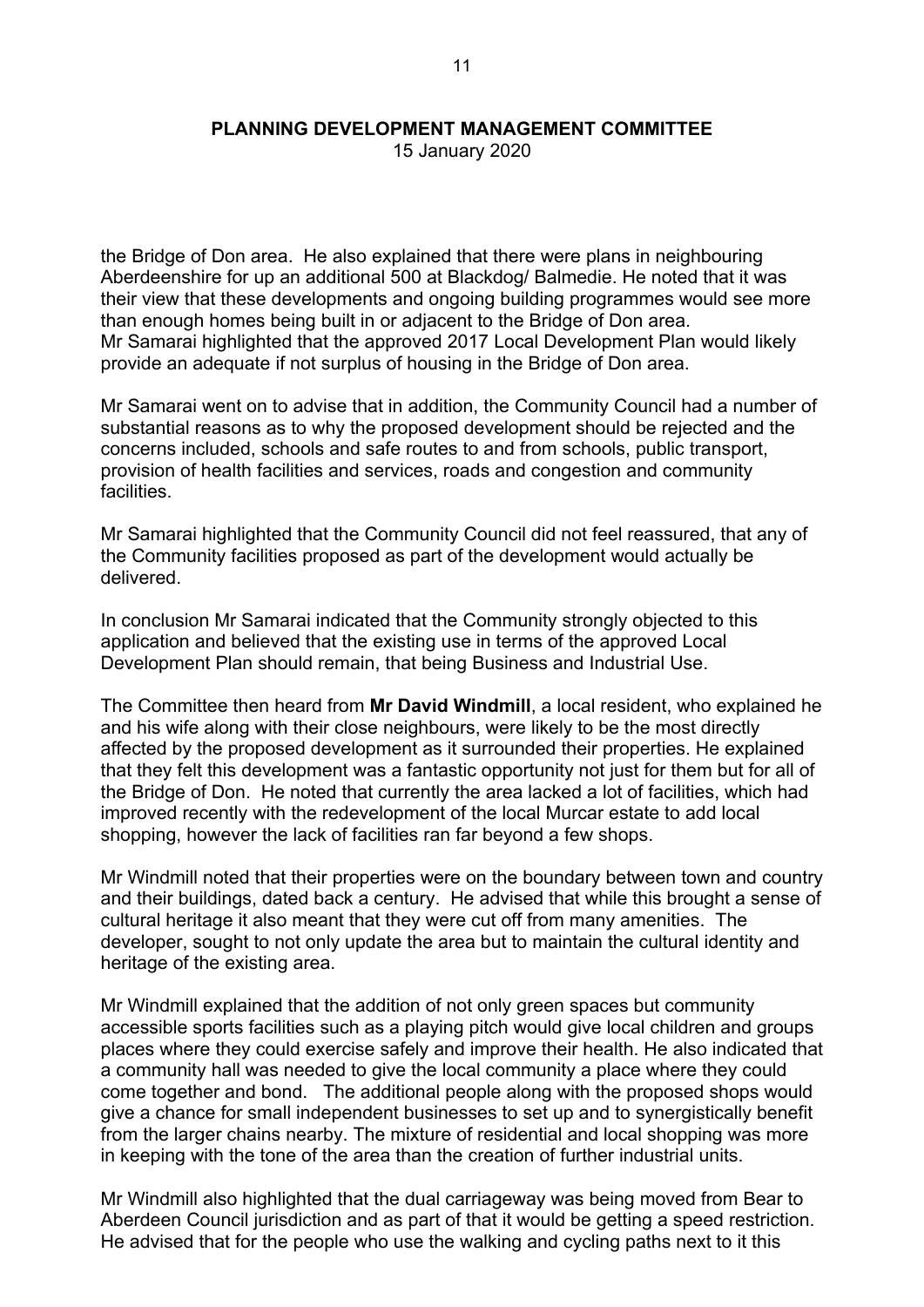15 January 2020

would be a great safety benefit and also meant that a development adjacent to it would not be affecting the traffic unduly.

He also indicated that the development proposed to create easier access not just for the development but also for the larger community area. Mr Windmill also advised that through local media they heard that the Bridge of Don community Council was opposed to the development however they had not consulted him, however the developer had been extremely responsive and proactive in involving them to ensure that their views were heard, represented and that they felt included and part of the community opportunity.

In conclusion, Mr Windmill advised that overall they felt this project would connect the community, bring green space, physical and mental health opportunities, bring more amenities and ensure that Bridge of Don continues to be a great place to live for the future.

The Committee was then addressed by **Mr Barry Park**, President of Bridge of Don Thistle Junior Football Club who explained that he was in full support of the application.

Mr Park advised that Bridge of Don Thistle Junior FC had never had a permanent home in its long history and in the last year they had doubled the number of young adults they worked with and could do so much more with their own bespoke facilities.

Mr Park explained how he attended a public consultation event and was pleasantly surprised and incredibly pleased by the reception they got from the developers, who he said could not have been more accommodating. The developers agreed to change their plans to include a proposed UEFA standard pitch and ancillary facilities within their development.

Mr Park advised that the proposed developer contributions of £660,000 would enable the club to build the pitches and further develop their grassroots approach to sport, help prosper and grow and widen their reach. He intimated that this money would allow them to apply for matched funding in the form of grants and sponsorships to develop a sports pavilion and other related features.

Mr Park also explained that the pitch would be available around 94% of the time, for the wider public to use, which would help to boost individual's activity levels, fitness and well-being.

Mr Park advises that the facilities would be a turning point for the club, which would help them to work with an even greater number of young people and engage with the wider community.

In conclusion Mr Park urged members to approve the application so that the club could get its long-awaited home and continue to grow and proposer, which would attract more young people to the club and provide local sports facilities which were sadly lacking the Bridge of Don area.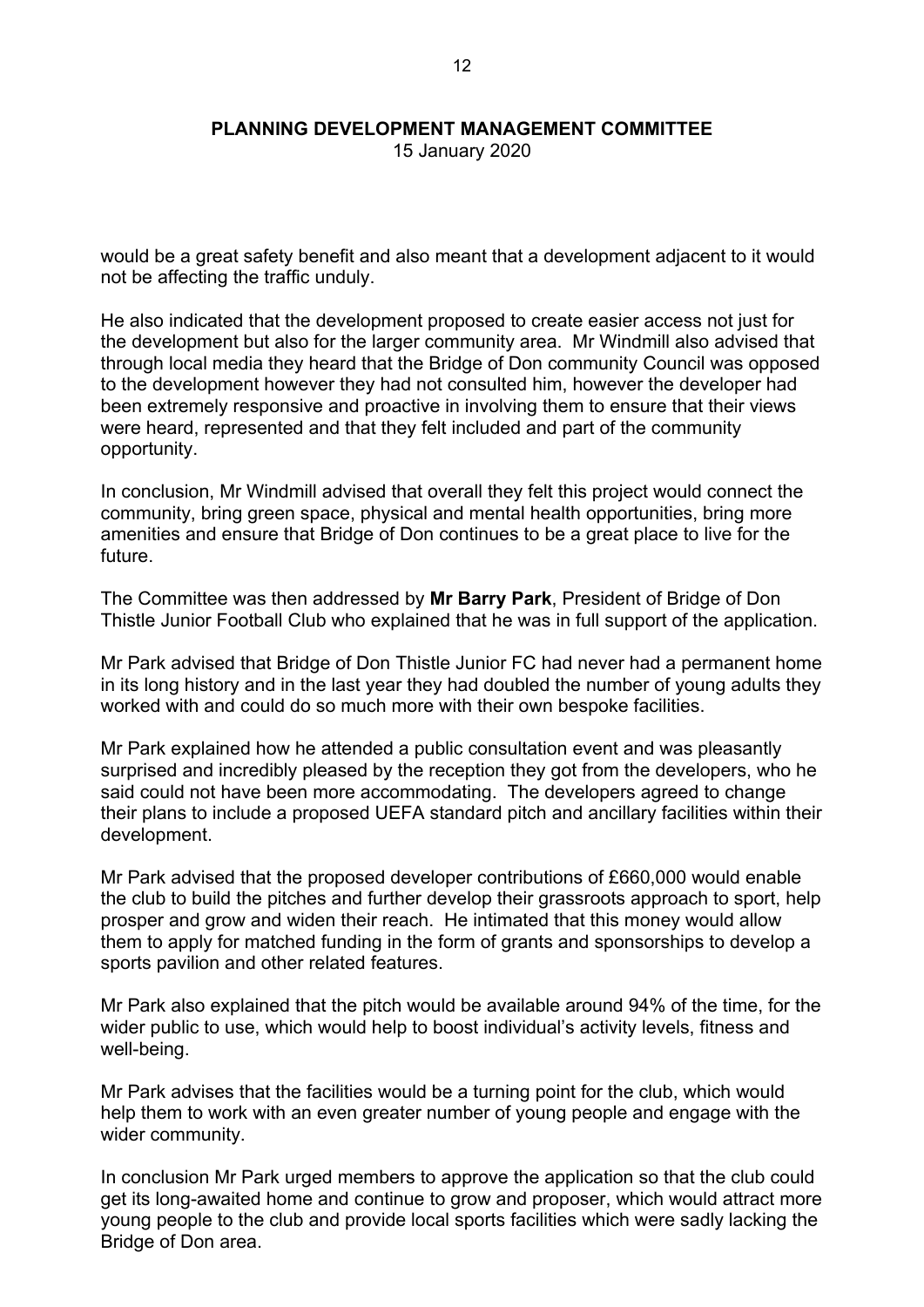15 January 2020

The Committee was then addressed by **Mr John Smith**, Chairman of the Bridge of Don and District Men's Shed. Mr Smith explained that research had shown the negative impact of loneliness and isolation on a person's health and wellbeing and research showed that men typically found it more difficult to build social connections than women.

Mr Smith advised that the shed was about meeting like-minded people and having someone to share your worries with. They were about having fun, sharing skills and knowledge with like-minded people and gaining a renewed sense of purpose and belonging.

Mr Smith gave examples of the good work they had undertaken, however noted that they were without a permanent home since its incorporation in 2017 and through early discussions with the developer, they had been offered the chance of a permanent base at Cloverhill. Mr Smith highlighted this as a fantastic opportunity for the Men's Shed.

Mr Smith also noted that through discussions with Bridge of Don Thistle Junior Football Club, he believed there were significant opportunities to expand the Shed's impact through joint endeavours with the club, which would give them the chance to involve younger people in shed activities and really enhance both organisations' positive impact on the local community.

In conclusion, Mr Smith highlighted they had searched for more than 2 years for a suitable permanent home and whilst he was not in a position to comment on the rights and wrongs of the planning application, he wanted to stress that the opportunity of a permanent home at Cloverhill would be massively beneficial and would really help them to be an asset to the Bridge of Don.

The Committee was then addressed by **Mr Rhys Gilson**, Panasonic, who explained that Panasonic not only manufactured day to day electrical items but also produced a hydrogen fuel cell which was the key component in micro CHP technology that could be used to power and heat homes. Mr Gilson advised that the product could lower household CO2 emissions by up to 30%, lower fossil fuel consumption by up to 40% and could save an average household up to £378 per year. The product was used extensively in Japan, with over 160,000 units installed and there were over 2,700 units in use across Europe with the major markets being Germany and Holland.

Mr Gilson advised that they saw the UK as a key market for this product and they had been actively promoting it in Aberdeen, which they saw as the ideal city to pilot this technology at scale, given its historic role as the Oil and Gas capital of Europe and its aspirations to be considered a centre of excellence in the Energy renewables field.

In addition, Mr Gilson also indicated that Aberdeen's early uptake of hydrogen technology, in terms of its hydrogen bus fleet and the combined heat and power plant at TECA, showed a willingness to adapt to the challenges of a changing energy market and to embrace the opportunities that brings.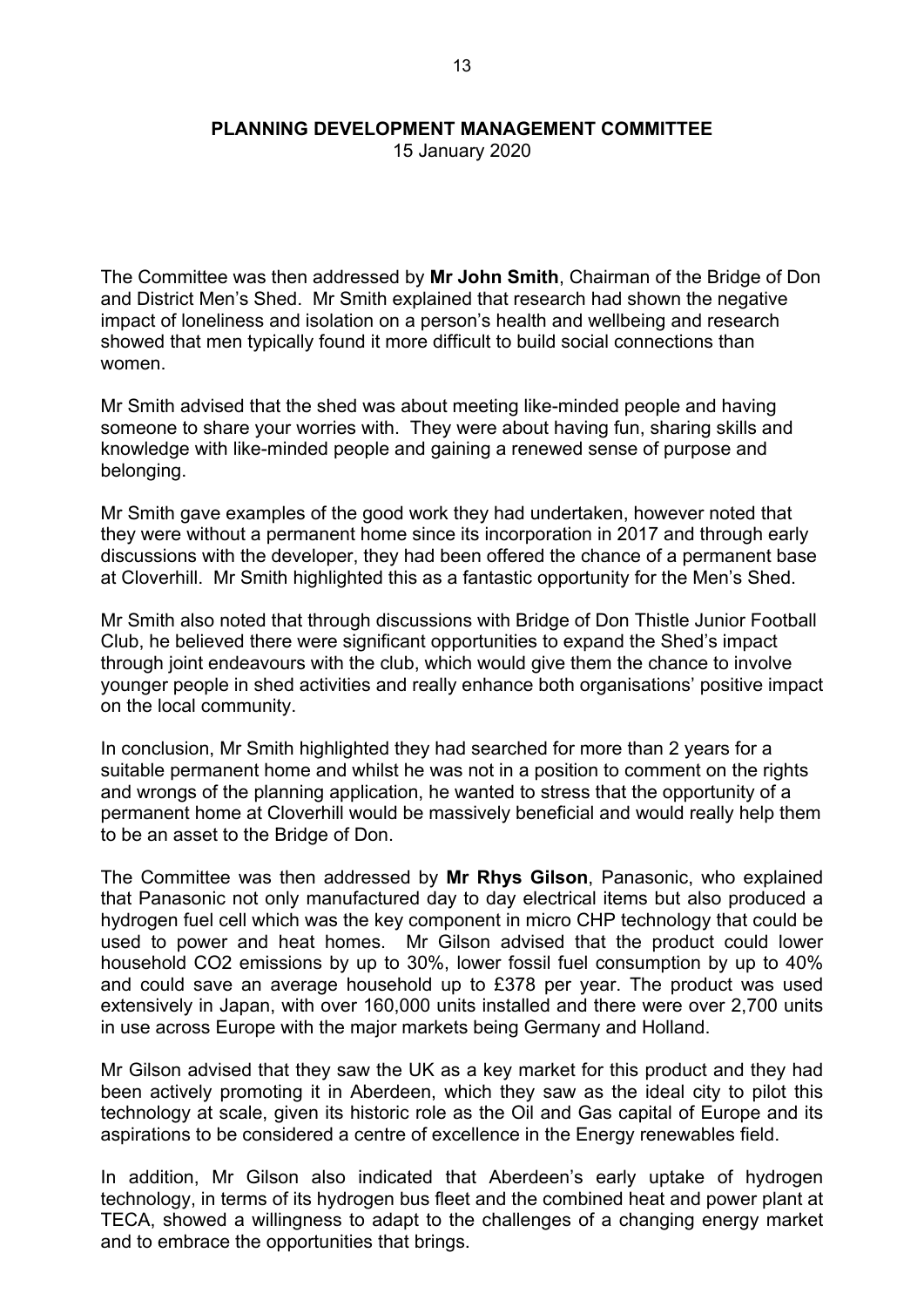15 January 2020

Mr Gilson indicated that the developers of Cloverhill were very enthusiastic about their product and once they explained their site's location in the Energetica corridor, he advised that it was clear that Cloverhill was the ideal location to run a pilot scheme to prove the technology in the UK.

In addition, Mr Gilson indicated that the developers of Cloverhill had offered business space to Panasonic, on a no-cost basis, to locate a fuel cell service centre at Cloverhill, and he confirmed that this opportunity had been discussed at board-level at Panasonic in Japan, with discussions on-going in that respect.

Mr Gilson advised that given Aberdeen's impressive track record in the energy industry, they saw it as the perfect city to introduce the product, at scale, to the UK. As a business, he highlighted they were looking for opportunities to sell their product, but they genuinely believed that there were many great benefits to be gained by Aberdeen, from being a trailblazer in the renewables market and further demonstrating its commitment to combat climate change and play a key role in the energy transition.

In conclusion Mr Gilson indicated that they would love to see Aberdeen grasp the opportunity to enhance its place in the renewables sector and be the first city in the UK to adopt this technology and he hoped that members would support the Cloverhill application.

The Committee then heard from **Mr Hamish Peterson**, who explained that he was the owner of Ironfield which was in the middle of the development area and he wished to confirm his support for the proposed development. He advised that when he purchased his property 40 years ago it was in a quiet rural setting and he considered then that as it was close to Aberdeen one day the city would expand and encroach the house with the loss of the rural setting.

Mr Peterson explained that he was very disappointed when the rezoning classified the area for commercial use meaning the house would be in an industrial estate. This event occurred at the same time as he was planning a major upgrade to the house and as a result he cancelled the upgrade and waited to see what would happen. Mr Peterson also indicated that the banking crises and other events had delayed any development and now post oil boom, he could not see the need for more industrial facilities and did not feel they would be required as the existing commercial properties throughout the city lay vacant or were being demolished.

Mr Peterson indicated that when he learned of the current proposal to develop the area for housing, he was excited and saw a better future for the area. Also, he explained that it addressed the demand for housing in the Bridge of Don area, which he felt outstripped the demand for commercial development. The proposed development was very well considered and had many very positive features, which included community facilities, affordable housing and open spaces. He advised that he felt it would be a very desirable place to live and this development would add to the quality of life in the area.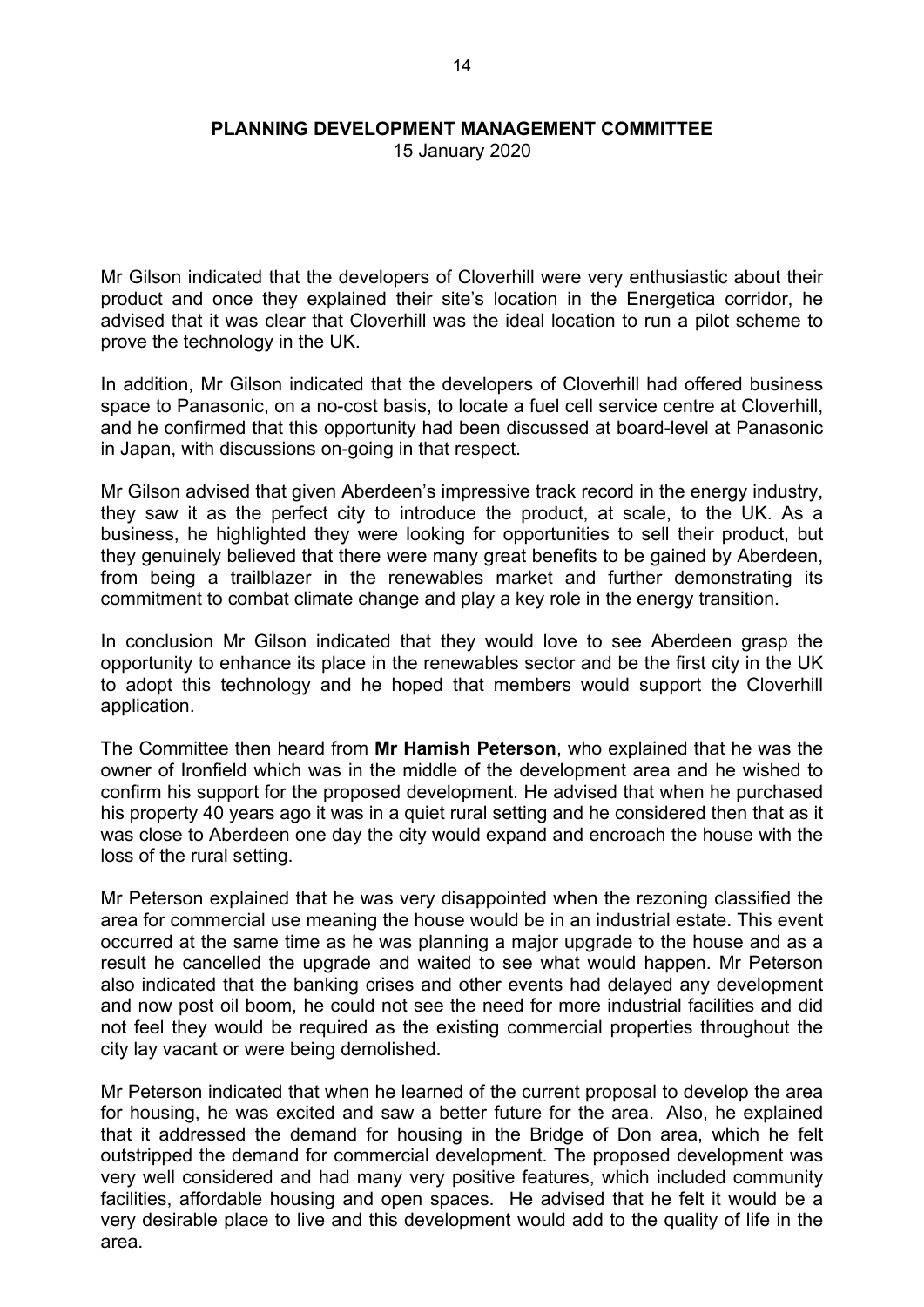15 January 2020

Finally Mr Peterson indicated that he heard of objections on the grounds of increased traffic on the A92, however he found this notion fanciful as the A92 was probably the least congested of any of the Aberdeen access routes and the Cloverhill development would not in his view have a significant impact.

The Committee then heard from **Mr Lewis Kidd** who explained that until recently he had lived all of his life in Bridge of Don, however was unable to find a suitable property in the area and had been forced to move into the city centre. He advised that this was not ideal for him as he had to commute to work and to meet up with friends and family, as well as take part in sport in Bridge of Don.

Mr Kidd intimated that many of his friends, who also wished to live in Bridge of Don were being forced to look elsewhere for suitable homes. Mr Kidd was unsure why the local community council was against this development as he felt it was clear that there was a distinct lack of available and affordable homes in the area.

Mr Kidd outlined that Cloverhill presented an opportunity to add a range of house types and prices that would meet local demand, as well as offering new and much-needed community facilities. He noted that at present, the site was for business use but, with the many businesses already sited around the industrial parts of the Bridge of Don, it would make more sense to have this scenic, coastal pocket of land for new homes so that people who want to remain in the Bridge of Don could do so. Mr Kidd urged Councillors to consider what was best for residents and the overall community at the Bridge of Don and approve the application.

The Convener thanked all those who attended the hearing, specifically those who had presented their case, submitted representations and provided information. She advised that the Chief Officer – Strategic Place Planning would prepare a report for submission to a special meeting of Full Council for subsequent consideration and determination. **COUNCILLOR MARIE BOULTON, Convener**